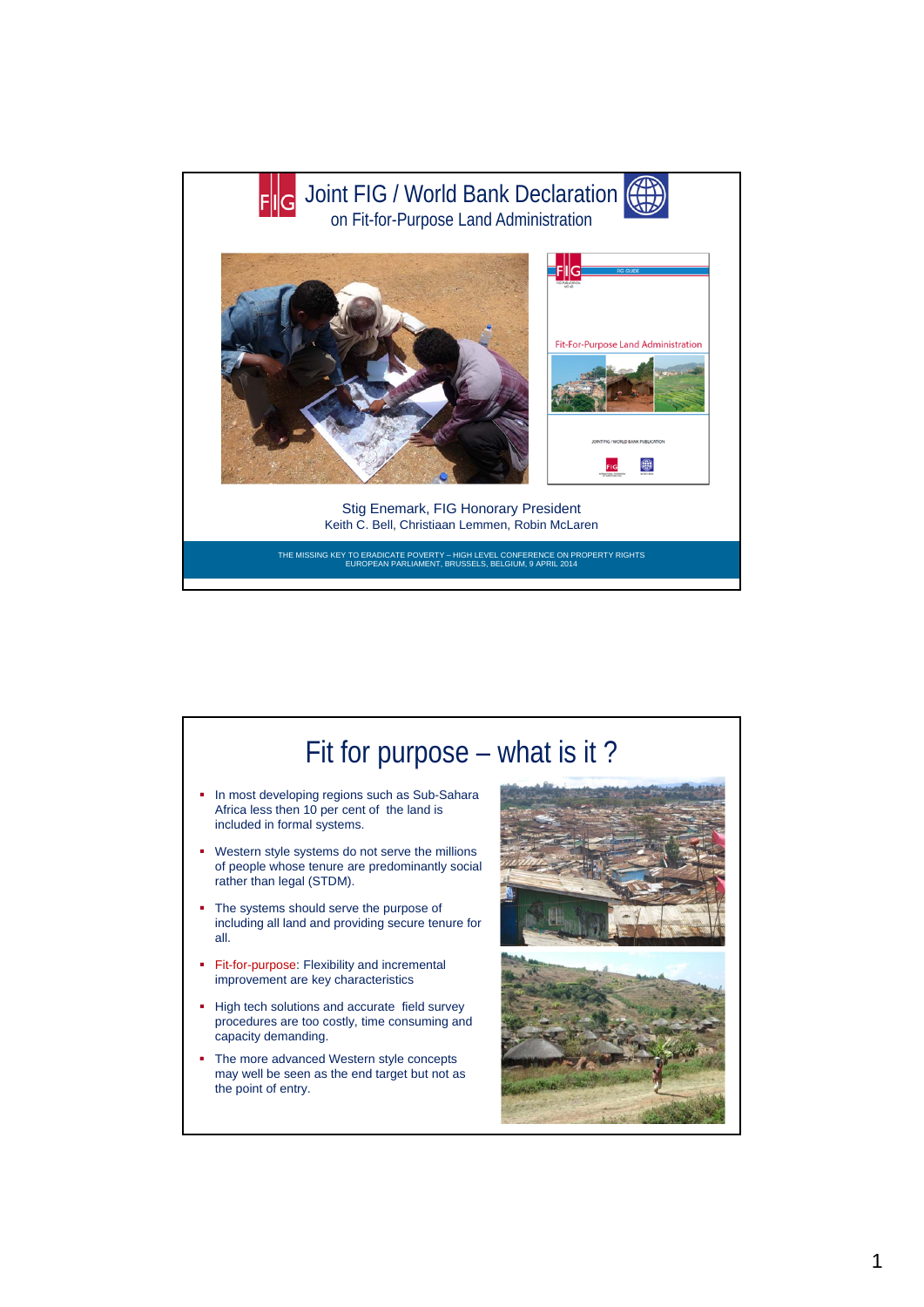

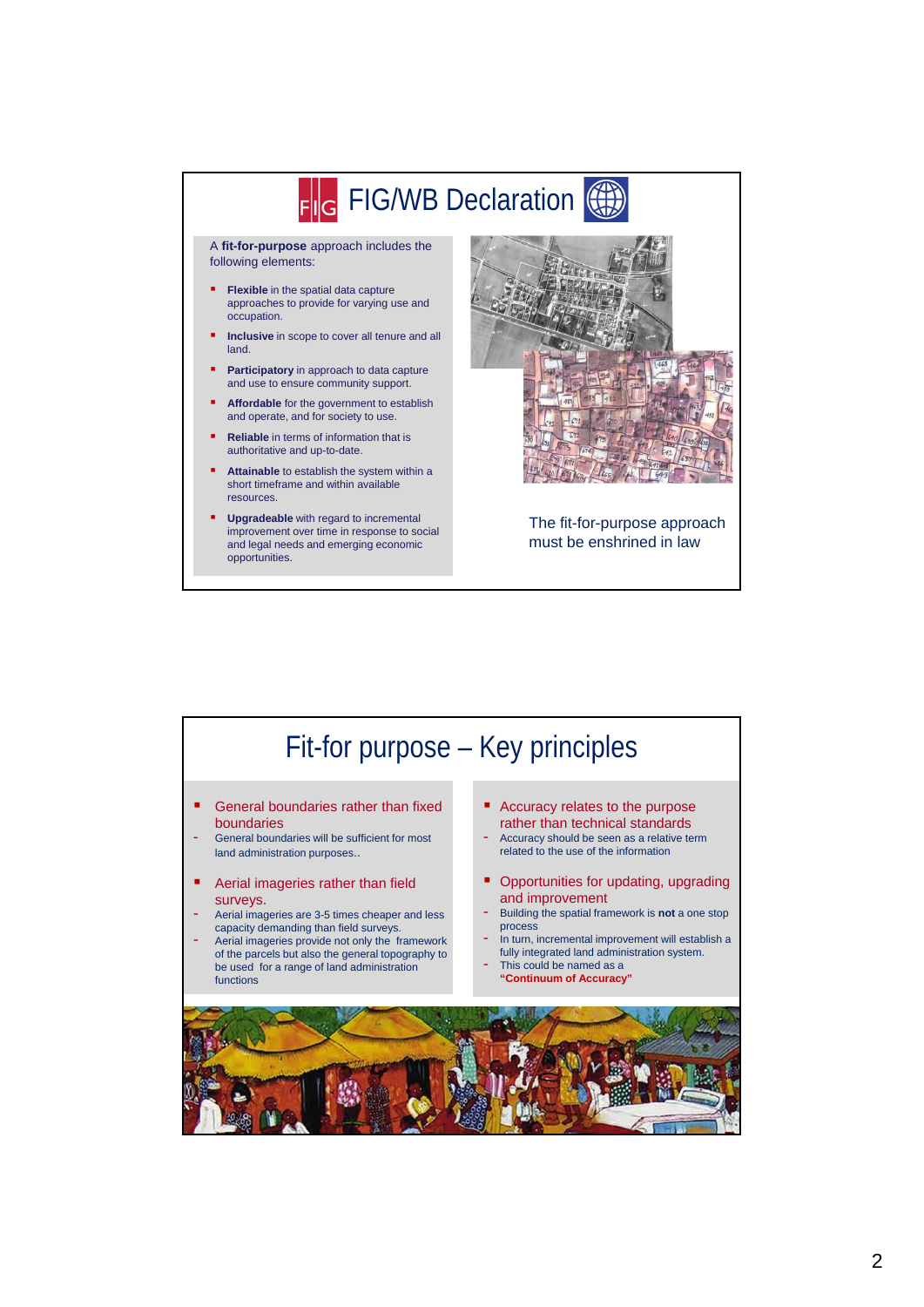## Building the spatial framework using aerial imageries



Orthophoto used as a field work map sheet with a georeferenced grid. The map shows the delineated parcel boundaries and parcel identification numbers.



Vectorised field map showing the resulting cadastral map with parcel boundaries and cadastral numbers.

Source: Zerfu Hailu, Ethiopia

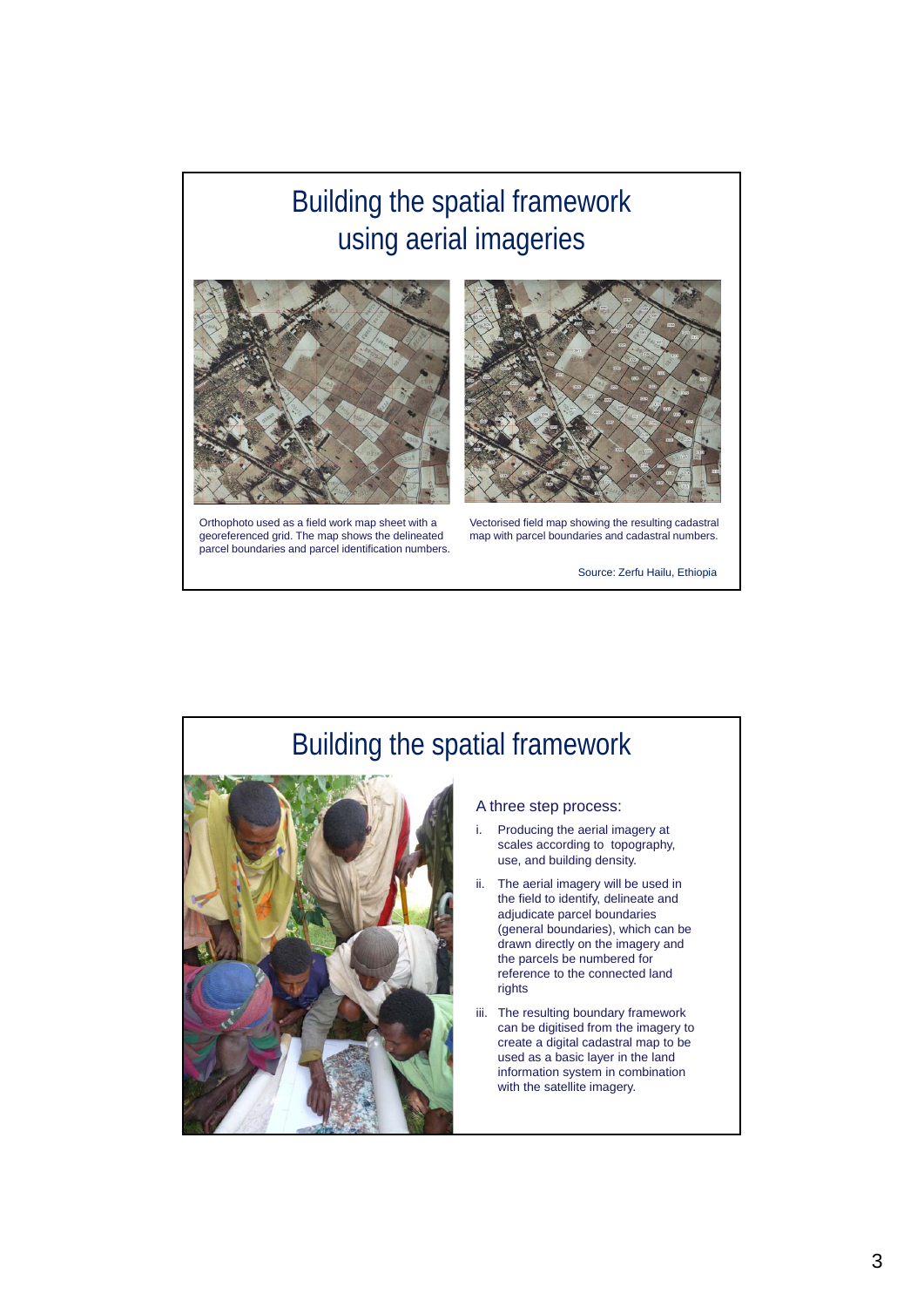